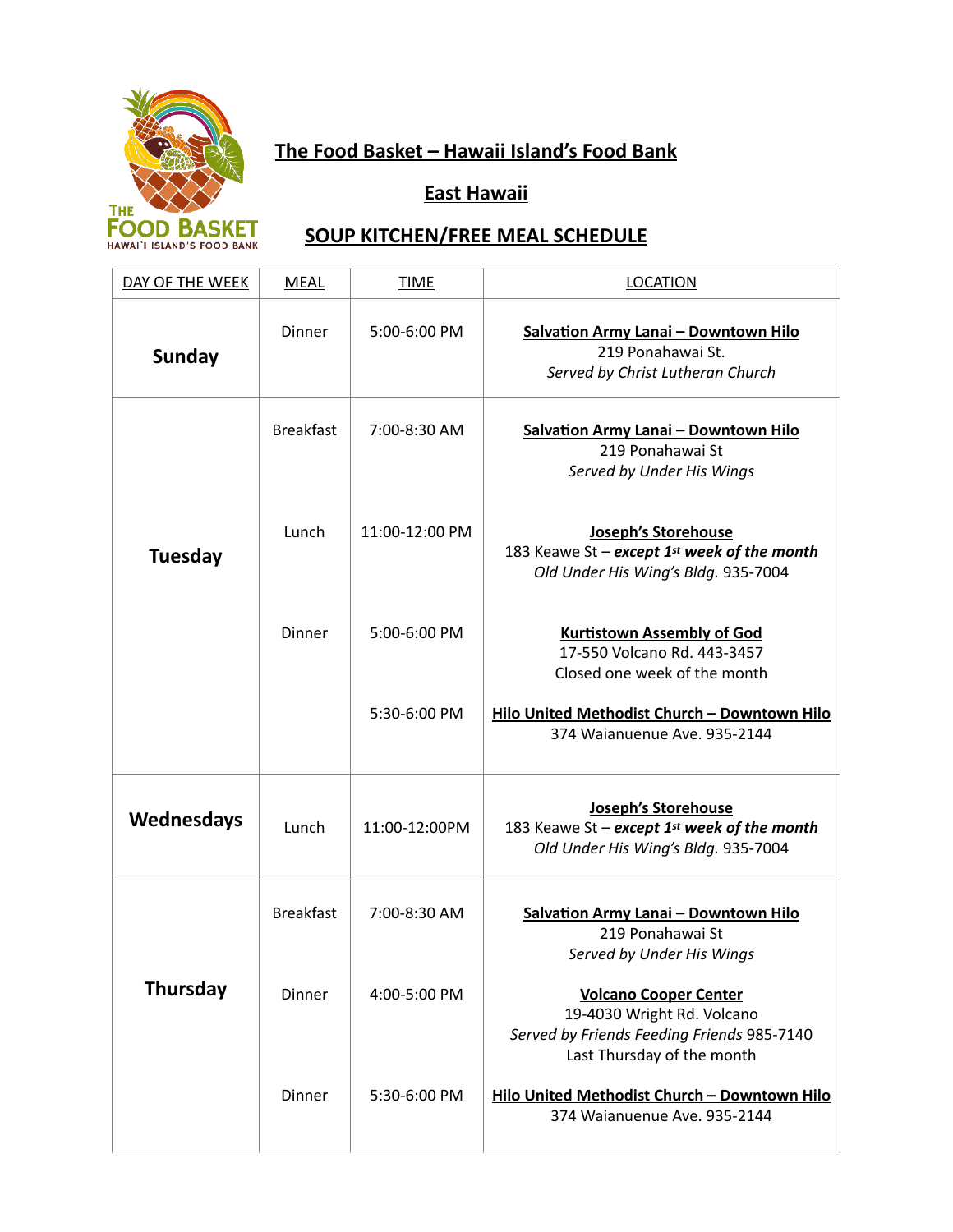

| DAY OF THE WEEK | <b>MEAL</b>   | TIME           | <b>LOCATION</b>                                                                                                                              |
|-----------------|---------------|----------------|----------------------------------------------------------------------------------------------------------------------------------------------|
|                 | <b>Brunch</b> | $9:00$ AM      | <b>Kurtistown Assembly of God</b><br>17-550 Volcano Rd. 443-3457 Gloria<br>Last 2 Fridays of the month only                                  |
| Friday          |               | $9:00$ AM      | <b>Salvation Army Lanai - Downtown Hilo</b><br>219 Ponahawai St - Brown Bag Meal<br>Served by Hawaii Brown Bag Mnistry                       |
|                 | Dinner        | $3:00$ PM      | <b>Pahoa Community Center</b><br>15-2910 Puna Rd. Pahoa<br>Served by Kalapana Mauna Kea 896-5797<br>2 <sup>nd</sup> Friday of the month only |
|                 | Dinner        | 3:00-4:30 PM   | <b>Ola'a First Hawaiian Community Church</b><br>17-516 Hale Pule Loop, Kurtistown<br>4 <sup>th</sup> Saturday of the month only              |
| Saturday        |               | $5:00-6:00$ PM | <b>Salvation Army Lanai - Downtown Hilo</b><br>219 Ponahawai St - Vegan Meal<br>4 <sup>th</sup> Saturday of the month only                   |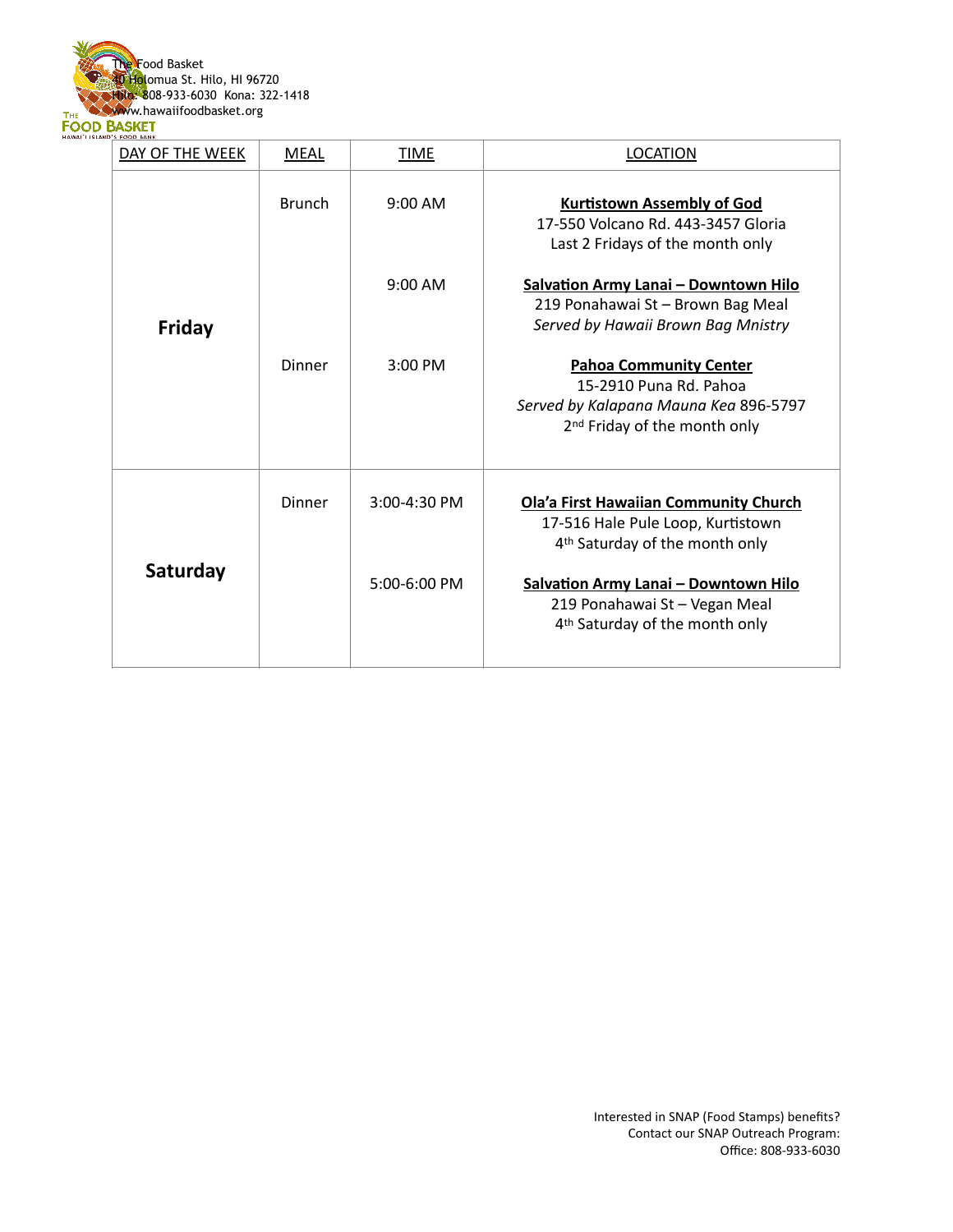

#### **HILO FOOD PANTRIES**

| DAY OF THE WEEK | <b>TIME</b>                      | <b>LOCATION</b>                                                                                                                                        | <b>CONTACT</b>       |
|-----------------|----------------------------------|--------------------------------------------------------------------------------------------------------------------------------------------------------|----------------------|
| <b>Tuesday</b>  | 10:00-11:00 AM<br>11:00-12:00 PM | <b>Salvation Army</b><br>219 Ponahawai St. Hilo<br>Every Friday<br>Bring proof of income & verification<br>of all house members<br>Joseph's Storehouse | 935-7004<br>959-3153 |
|                 |                                  | 183 Keawe St.<br>Old Under His Wings building<br>Last Tuesday of the month                                                                             |                      |
| Wednesday       | 11:30-12:30 PM                   | Malia Puka O Kalani Church<br>326 Desha Ave. Hilo<br>3rd Wednesday of the month ONLY                                                                   | Jabe 238-0042        |
|                 | 10:00-11:00 AM                   | <b>Living Waters</b><br>89 Maikai St. Hilo<br><b>Behind Kinoole Senior Housing</b><br>2nd & 4th Thursday of the month                                  | 959-9524             |
| <b>Thursday</b> | 12:15 PM                         | <b>Grace Baptist Church</b><br>2575 Kilauea Ave. Hilo<br>2nd & 4th Thursday of the month<br>Please call on Wednesday                                   | Terrie 966-6998      |
| Friday          | 9:00-11:00 AM                    | <b>Salvation Army</b><br>219 Ponahawai St. Hilo<br><b>Every Friday</b><br>Bring proof of income & verification<br>of all house members                 | 935-1277             |
| Saturday        | 12:00-1:00 PM                    | <b>Kauhale Olu Apartments</b><br>28-1104 Old Mamalahoa Hwy<br>First Assembly of God<br>4 <sup>th</sup> Saturday of the month                           | 964-3073             |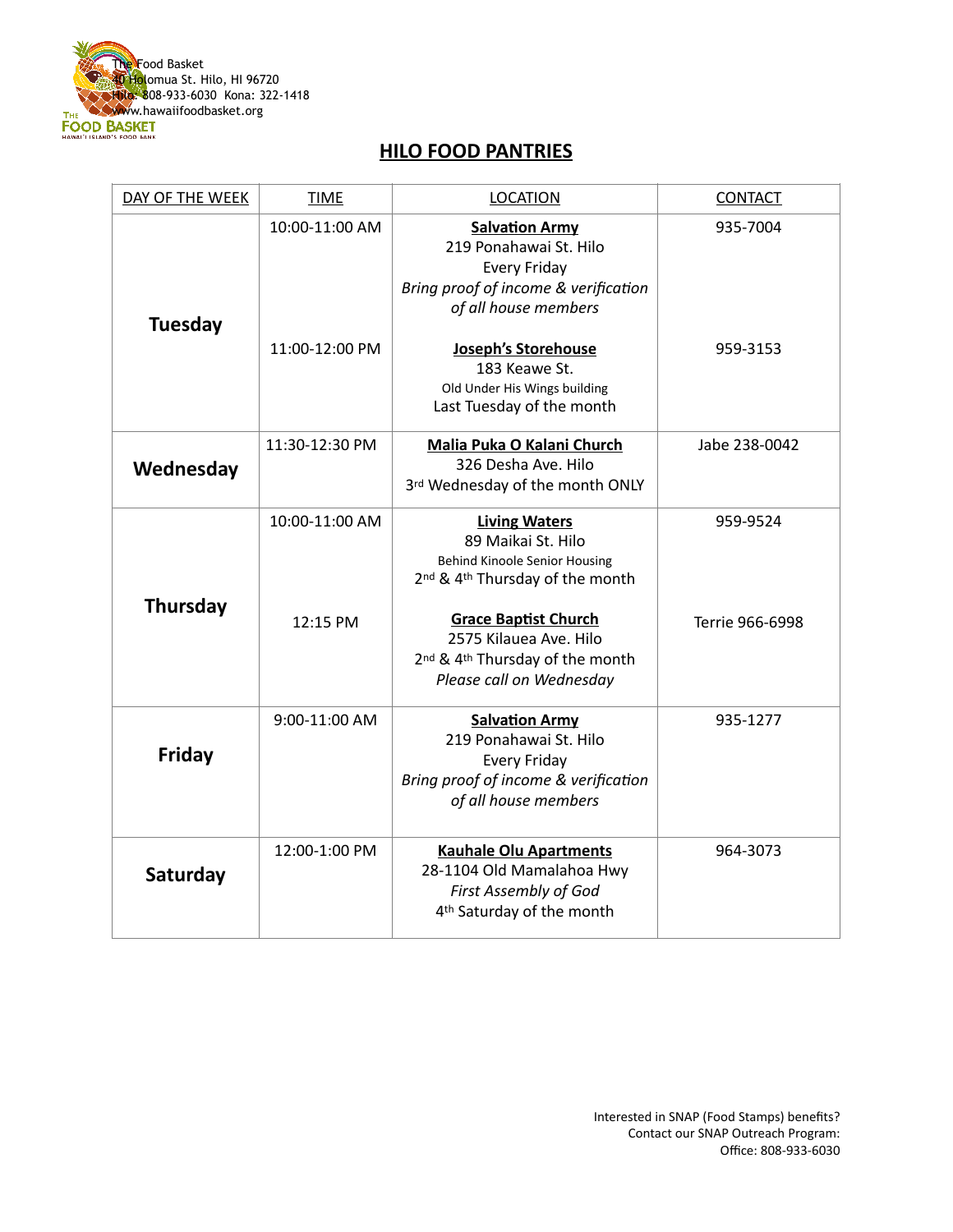

#### **PUNA FOOD PANTRIES**

| DAY OF THE WEEK | <b>TIME</b>   | <b>LOCATION</b>                                                                                   | <b>CONTACT</b>             |
|-----------------|---------------|---------------------------------------------------------------------------------------------------|----------------------------|
| <b>Monday</b>   | 12:00 PM      | <b>Hawaiian Beaches Park</b><br>4th Monday of every month                                         | Deanette<br>365-3988       |
| <b>Tuesday</b>  | 1:30 PM       | <b>H.P.P. Community Center</b><br>15-1570 Makuu Dr. Keaau<br>4th Tuesday of every month           | Judi<br>895-3529           |
| Wednesday       | 12:00 PM      | <b>Orchidland LDS Church</b><br>Orchidland Dr. Keaau<br>Last Wednesday of every month             | Ginny<br>808-854-1225      |
|                 | 1:00 PM       | <b>Nanawale Longhouse</b><br>Last Wednesday of every month                                        | Deanette<br>365-3988       |
|                 | 9:00-11:00 AM | <b>St. Theresa Parish</b><br>181355 Volcano Hwy. Mt View<br>4 <sup>th</sup> Thursday of the month | Maxine<br>989-1865         |
|                 | 10:00-12:00   | <b>Pahoa Sacred Hearts Parish Hall</b><br>15-3003 Pahoa Village Rd.<br>3rd Thursday of the month  | <b>Bernice</b><br>965-8202 |
| <b>Thursday</b> | 2:00 PM       | <b>Volcano Cooper Center</b><br>19-4030 Wright Rd. Volcano<br>Last Thursday of the month          | Kehau<br>443-4130          |
|                 | 2:30 PM       | <b>Pahoa Community Center</b><br>15-2910 Puna Rd. Pahoa<br>2nd Friday of the month                | Thomas<br>209-9435         |
| Friday          | 9:00-11:00 AM | <b>Kurtistown Assembly of God</b><br>17-550 Volcano Rd.<br>Last two Fridays of the month          | Ruth<br>916-622-7628       |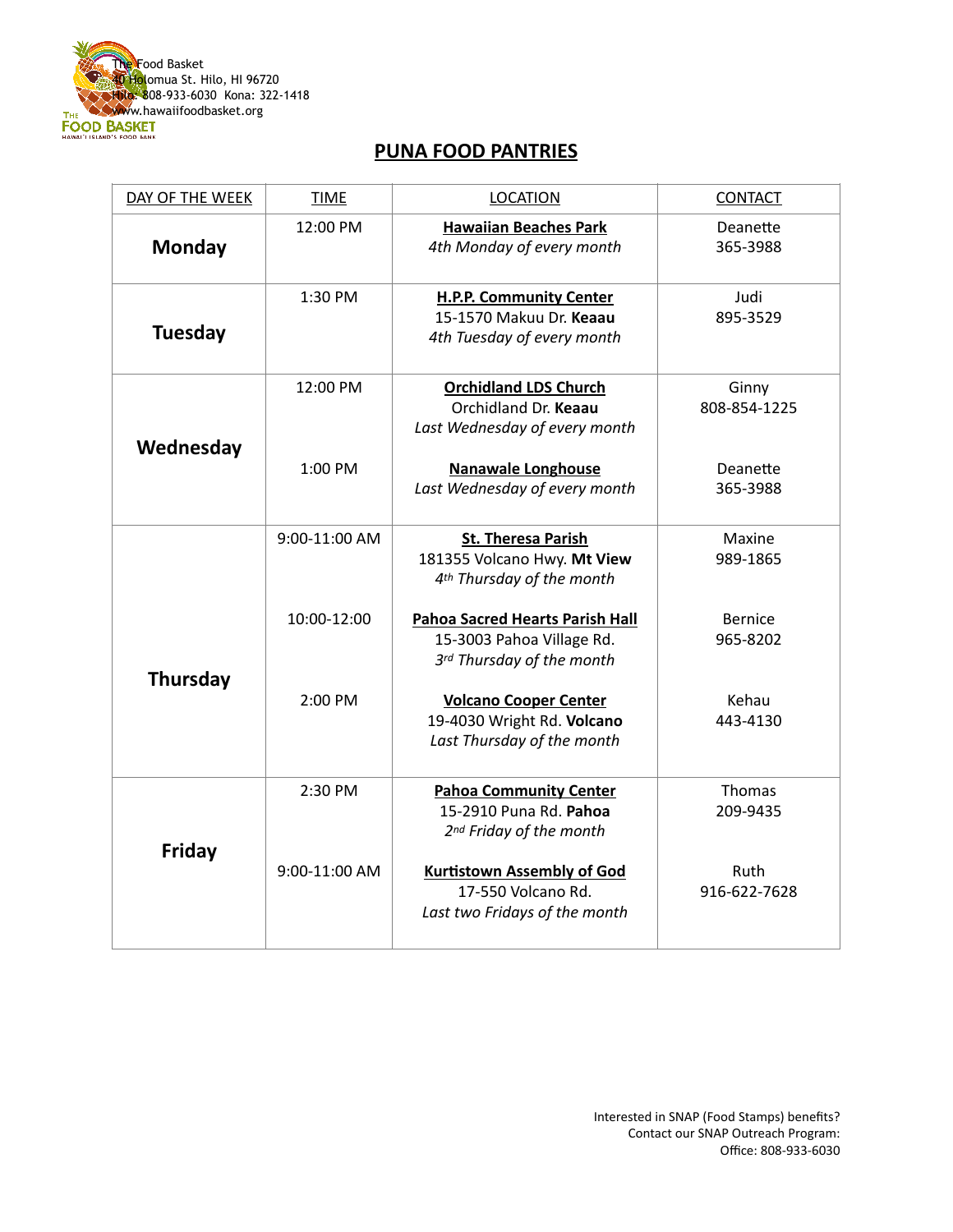

### **HAMAKUA FOOD PANTRIES**

| DAY OF THE WEEK | TIME            | <b>LOCATION</b>                                                                                                      | <b>CONTACT</b> |
|-----------------|-----------------|----------------------------------------------------------------------------------------------------------------------|----------------|
| Wednesday       | $9:00-12:00$ PM | Salvation Army - Honokaa<br>45-511 Rickard Pl.<br>Honokaa                                                            | 775-7346       |
| <b>Thursday</b> | 11:00 AM        | <b>Immaculate Heart of Mary</b><br>27-186 Kaapoko Homestead Rd.<br>Papaikou<br>2nd, 3rd, & 4th Thursday of the month | 964-1240       |

#### **KAU FOOD PANTRIES**

| DAY OF THE WEEK | TIME            | <b>LOCATION</b>                                                                                                 | <b>CONTACT</b> |
|-----------------|-----------------|-----------------------------------------------------------------------------------------------------------------|----------------|
| <b>Tuesday</b>  | 11:00-1:00 PM   | <b>Kau Food Pantry - Oceanview</b><br>St. Jude's Episcopalian Church<br>Last Tuesday of the month               |                |
| Thursday        | $9:00-11:00$ AM | Sacred Hearts – Loaves and Fishes<br>95-558 Mamalahoa Hwy.<br><b>Naalehu</b><br>2nd & 4th Thursday of the month | 928-8208       |
|                 | 11:30 AM        | O Ka`u Kakou Pantry<br>96-1149 Kamani Street.<br><b>Kau District Gym</b><br>Last Thursday of the month          | 933-6030       |